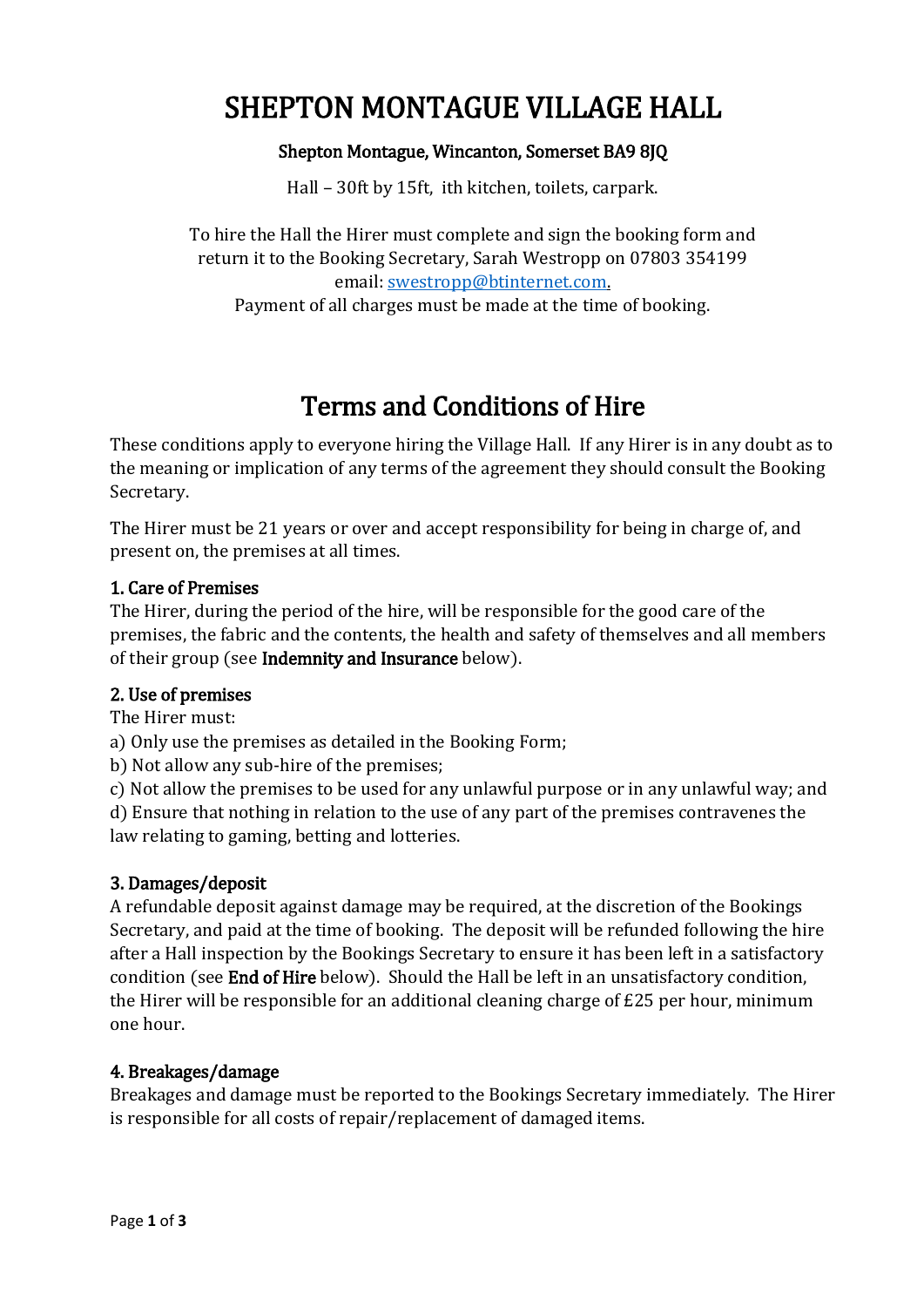## 5. Electricity

The electricity meter will be read at the start and end of the hire period. The Hirer will be charged for electricity used at the prevailing rate.

## 6. Key

The key must be returned to the Bookings Secretary within the agreed timescale. Should the Hirer mislay/fail to return the key, the hirer will be responsible for the cost of replacing the locks and new keys.

## 7. Fire Safety

It is the responsibility of the Hirer to familiarise themselves with fire exits and fire extinguishing equipment. No candles, night lights or other naked flames are permitted anywhere on the premises. The use of fireworks within the perimeter of the Hall and its grounds is prohibited.

#### 8. E**lectrical Safety**

No additional electrical equipment, including heaters or catering equipment may be used without the express permission of the Trustees. Any additional electrical equipment must be PAT tested before being brought into or used in the Hall.

#### 9. Indemnity and Insurance

a) The Hall is insured only against any claim arising out of its own negligence.

b) If the Hirer is using third party sub-contractors the Hirer must obtain proof of public liability insurance from the supplier prior to the event.

c) The Hirer, and persons employed by them, are NOT covered by any insurance effected by the Hall in respect of employer's liability, and must make their own arrangements as to such insurance.

d) The Hirer, by signing the booking form, undertakes to indemnify the Trustees absolutely in respect of any loss, damage and injury to persons or property or other costs arising out of the hiring.

e) The Trustees do not accept responsibility or liability for damage to, or loss of, any property taken to or left on the premises by any Hirer or any other person at the Hall as a result of the hiring.

f) The Trustees do not accept responsibility or liability for any injury suffered by the Hirer or by any person attending the premises during the period of the hiring.

## 10. Accidents

A First Aid Kit is located in the kitchen wall cupboard next to the cooker. The Hirer should report any accidents, including injury to the public, as soon as possible to the Bookings Secretary. A relevant report must be completed in the Accident Book in the kitchen.

#### 11. Noise

Please avoid unnecessary noise and respect the neighbours, especially when leaving the building at night.

#### 12. Smoking

Smoking is not permitted anywhere on the premises and cigarette butts/litter must be removed from the carpark.